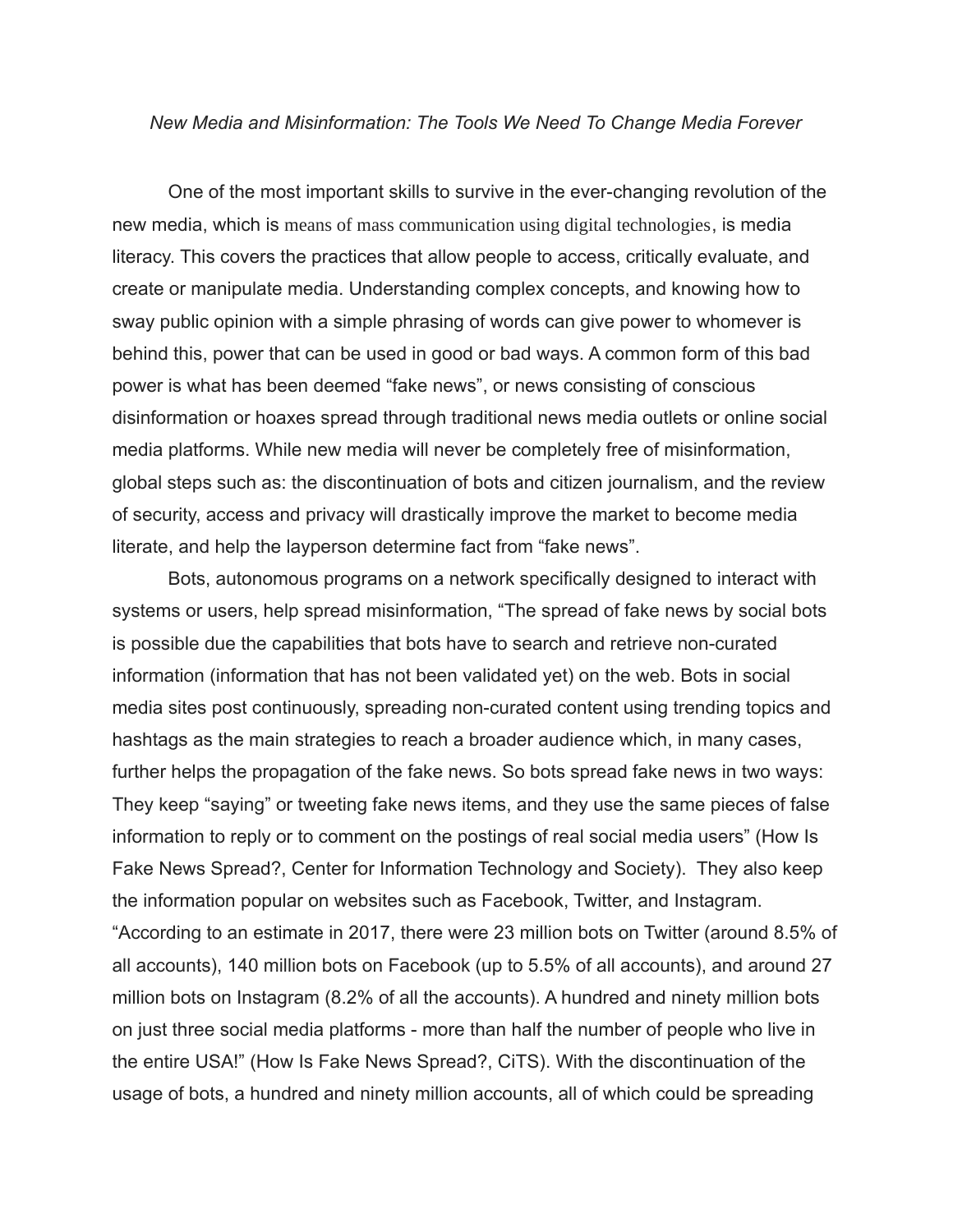misinformation, will be removed from circulation of media platforms and the information these fake accounts share will stop surfacing as much, therefore making these platforms more trustworthy and safe. However, not all misinformation is spread by bots, and instead by real humans.

With the evolution of the media and the channels through which it is distributed and accessed, journalism has been adapted into a "skill", rather than the difficult career it once was. This can partly be attributed to citizen journalism: the collection, dissemination, and analysis of news by the general public. "The general public needs reporters who help them make sense of complicated developments and deal with the ever-changing nature of social, economic, and political events" (How To Combat Fake News and Disinformation, Brookings). More and more turn to the internet for news everyday, rather than trusted reporters from newspapers or paper articles, as the paper news industry is rapidly declining. "Due to the emergence of new media, the readership of traditional media is declining. Public participation in the news process leads to independent online journalism. Both the markets and the technologies are growing steadily and at the same time, the availability of media services has grown. In fact, most people today use Facebook, blogs, and Twitter as their primary source of information and news" (The Impact Of Citizen Journalism, The Circular). Facebook, Twitter, and other social media platforms, often looked at for information and news, have articles and posts by citizen journalists that are not fact-checked. These articles and posts are circulated throughout the internet, aforementioned with bots, can gain thousands to millions of views, and can be very persuasive. A solution to this is the closer look into security, access and privacy.

Security, access, and privacy are some of the most important aspects of media platforms to individual users. Companies like Facebook have fact-checking algorithms, but it has proved to be very ineffective, so other roads have to be taken. "Data privacy may offer a more precise solution. Data privacy laws like the European General Data Protection Regulation (GDPR) and the California Consumer Privacy Act (CCPA) are not intended to address harmful speech. Their main goal is giving users greater control over their personal data, allowing people to check what data has been stored, opt out of data sharing, or erase their data entirely. Personal data generally includes information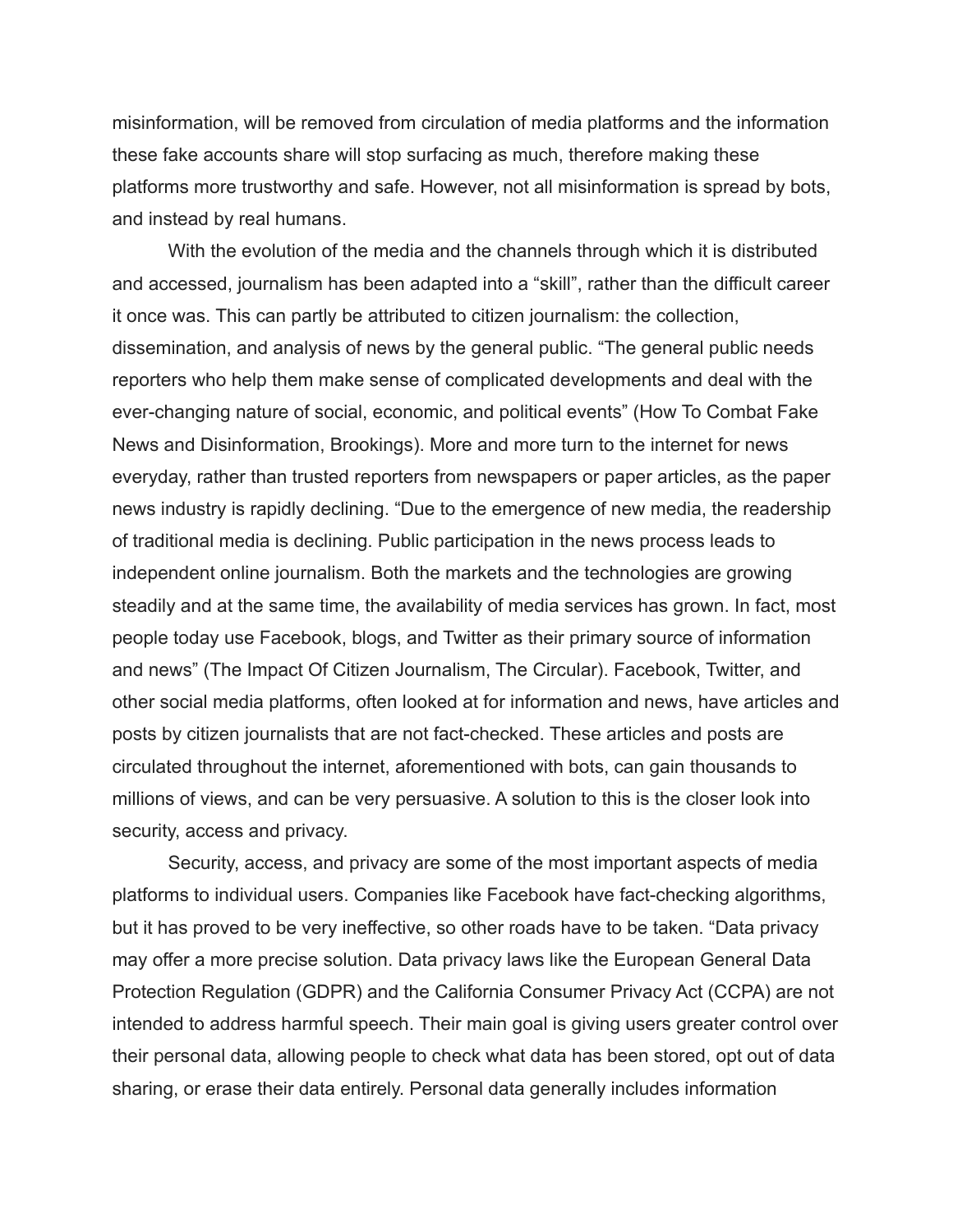directly or indirectly linking accounts to real-life individuals, like demographic characteristics, political beliefs, or biometric data. By limiting access to the information that enables personalized ad targeting and polarization loops, data privacy laws can render disinformation a weapon without a target. Absent the detailed data on users' political beliefs, age, location, and gender that currently guides ads and suggested content, disinformation has a higher chance of being lost in the noise" (How Data Privacy Laws Can Fight Fake News). It has been proven that these data privacy laws have some effect in drowning out the noise of misinformation, which can be one of the most helpful tools in creating a media that is efficient and correct.

Misinformation has become so sophisticated, making it especially problematic in the political world. In order to maintain a healthy relationship, the government, business owners, and consumers of media need to work together to solve the problems brought by misinformation in new media. The news media outlets need to provide only the highest quality journalism, business owners need to invest in tools that identify misinformation, stop offering incentives to those who can profit from misinformation spreading, and the world needs to return to an age without misinformation. Until then, the general public, business owners, company CEOs, and even the President, have no feasible way to keep themselves informed of the whole truth.